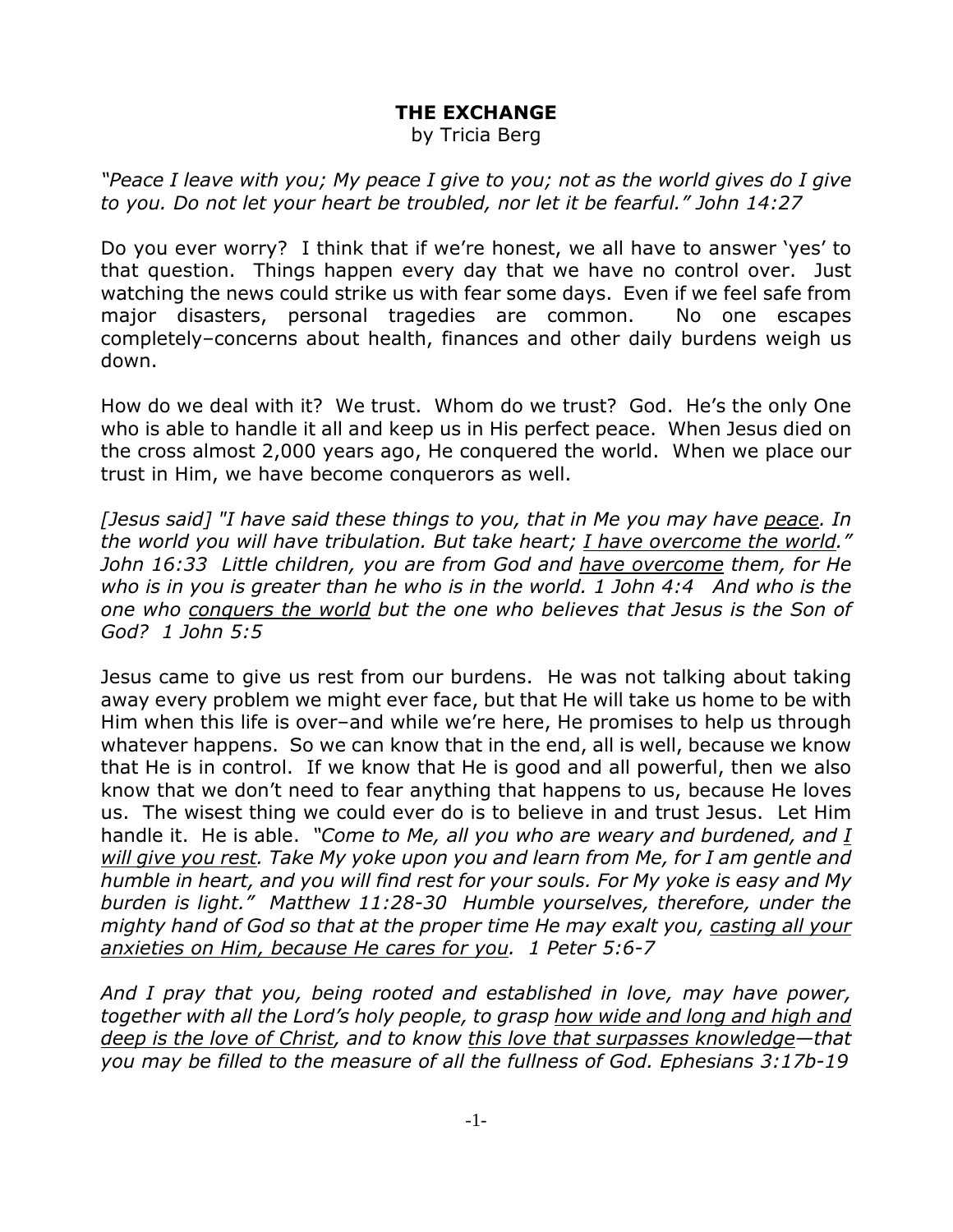The Bible is our instruction manual on how to live in this world that is our temporary home. We know what to do because the word of God says to pray continually. We don't even need to know exactly what or how to pray if we are truly born again, because God has adopted us as His dear children and given us His Spirit to help us. It's an unbelievably favorable exchange for us-we give something we need to get rid of (our worries) and He gives us what we desperately want and need (His peace).

*Do not be anxious about anything, but in every situation, by prayer and petition, with thanksgiving, present your requests to God. And the peace of God, which transcends all understanding, will guard your hearts and your minds in Christ Jesus. Philippians 4:6-7 And He who searches hearts knows what is the mind of the Spirit, because the Spirit intercedes for the saints according to the will of God. Romans 8:27*

The best part is that God is pleased with this exchange! We are not annoying Him in any way to ask Him to work on our behalf and even expect Him to. That is exactly what He wants us to do–to acknowledge our helplessness and that only He knows what is best. To submit our will to His, because He is perfectly capable and we are not. To recognize that everything He does or allows is for our good, out of His love for us. *His pleasure is not in the strength of the horse, nor His delight in the legs of the warrior; the Lord delights in those who fear Him, who put their hope in His unfailing love. Psalm 147:10-11*

*But in my distress I cried out to the LORD; yes, I prayed to my God for help. He heard me from His sanctuary; my cry to Him reached His ears. Psalm 18:6 The name of the Lord is a strong tower; the righteous man runs into it and is safe. Proverbs 18:10 You keep him in perfect peace whose mind is stayed on you, because he trusts in You. Isaiah 26:3*

*And I will do whatever you ask in My name, so that the Father may be glorified in the Son. You may ask me for anything in My name, and I will do it. John 14:13-14 Now this is the confidence we have before Him: Whenever we ask anything according to His will, He hears us. And if we know that He hears whatever we ask, we know that we have what we have asked Him for. 1 John 5:14-15*

Sadly, most of us at one time or another have asked for things from God without a single thought about what His will is on the matter. We ask for what we want according to our own desires, then wonder if God hears or cares about us when we don't receive our request. This couldn't be further from the truth. He cares too much to give us what we asked according to our faulty understanding and knowledge when He has perfect knowledge and understanding, and His will is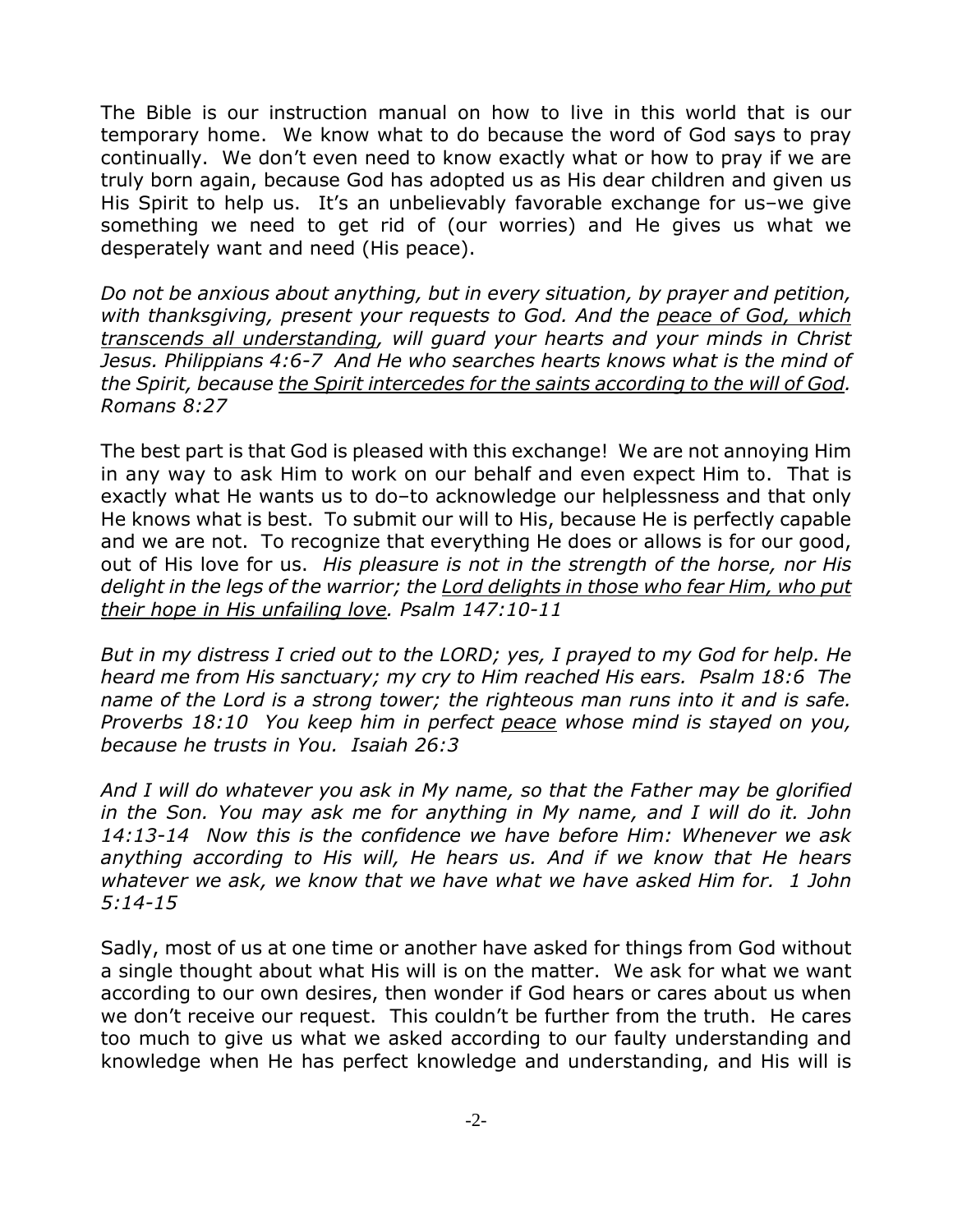always best. Our greatest desire should be to please Him, so what we ask for should reflect that. Our goal in making our requests should be to receive something we need to serve Him better, not to presume to know better than He does what is good for us. *You ask and don't receive because you ask with wrong motives, so that you may spend it on your evil desires. James 4:3*

It pleases God to lavish His love on us. When we acknowledged our sinful state and need for a Savior, placing our trust in His Son, He made us His children. *But to all who believed him and accepted him, Jesus gave the right to become children of God. John 1:12 Look at how great a love the Father has given us that we should be called God's children. And we are! The reason the world does not know us is that it didn't know Him. 1 John 3:1*

We could never do anything to earn God's love or even deserve it. It's a gift. However, we can show our appreciation by doing what He said He expected of us in the Bible. *Beloved, if our heart does not condemn us, we have confidence before God; and whatever we ask we receive from Him, because we keep His commandments and do what pleases Him. 1 John 3:21-22* The first and most important thing He expects is to believe. *And without faith it is impossible to please God, because anyone who comes to Him must believe that He exists and that He rewards those who earnestly seek Him. Hebrews 11:6*

*In fact, this is love for God: to keep His commands. And His commands are not burdensome, for everyone born of God overcomes the world. This is the victory that has overcome the world, even our faith. Who is it that overcomes the world? Only the one who believes that Jesus is the Son of God. 1 John 5:3-5*

We want peace, right? We want to feel safe and secure, cared for and loved. We have all of that if we have Jesus. So what will be our response? God tells us in His word what it should be. *Flee from youthful passions, and pursue righteousness, faith, love, and peace, along with those who call on the Lord from a pure heart. 2 Timothy 2:22 But the fruit of the Spirit is love, joy, peace, patience, kindness, goodness, faithfulness, gentleness and self control. Against such things there is no law. Galatians 5:22-23*

This dying world says that God changes with the times, and that much of the Bible is irrelevant for today. That is simply not true. We should continue seeking to do good and behave as a child of God until He takes us to be with Him. This is not always popular, but we each have a choice to make–the one that honors our eternal Creator and Savior, or the one that pleases our sinful self and this temporary world. *Jesus Christ is the same yesterday and today and forever. Hebrews 13:8 For it is better to suffer for doing good, if that should be God's will, than for doing evil. 1 Peter 3:17 Religion that is pure and undefiled before God,*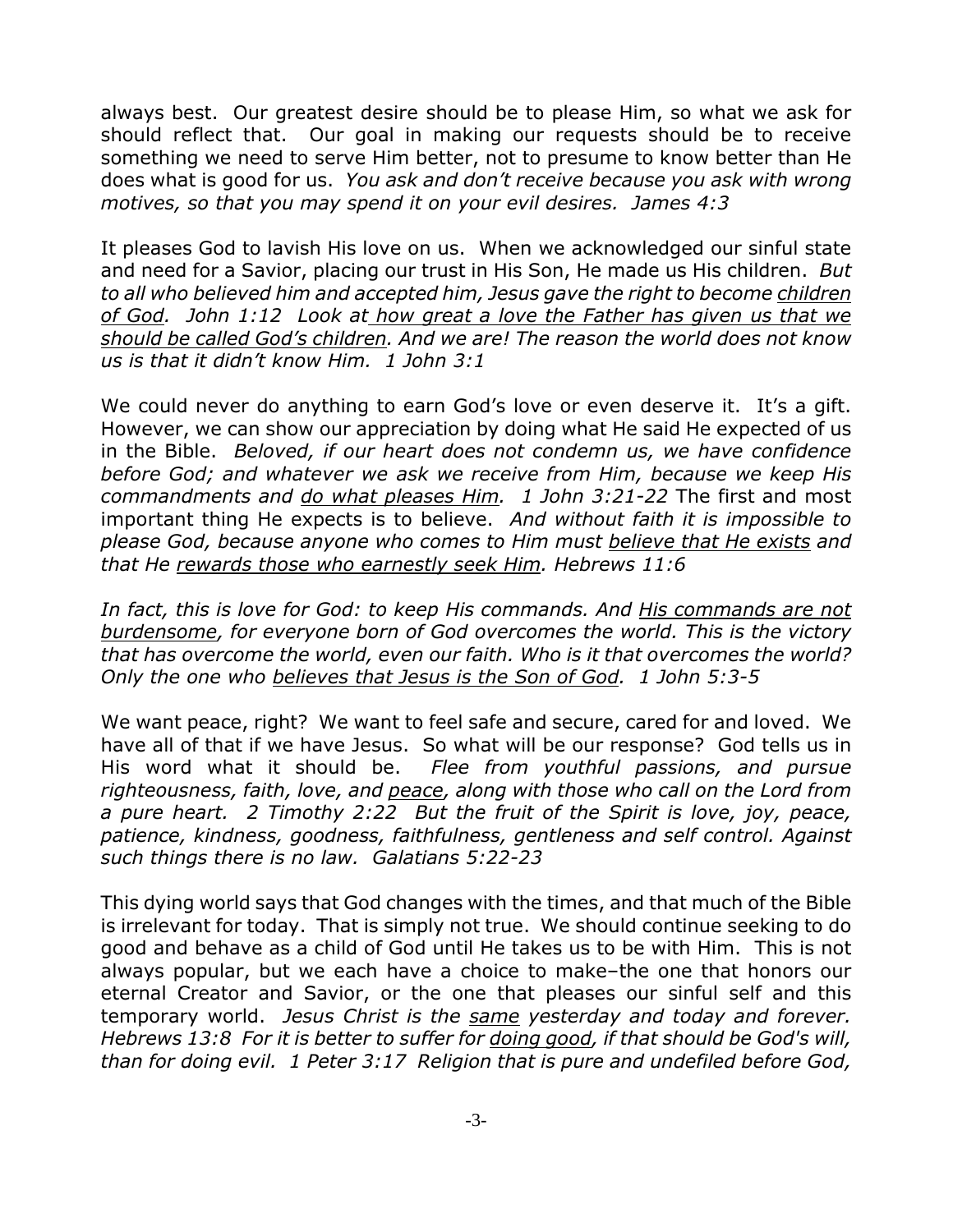*the Father, is this: to visit orphans and widows in their affliction, and to keep oneself unstained from the world. James 1:27*

God values peace as well, and we are meant to reflect His beautiful nature–He will reward us richly if we do. Anyone who says that God doesn't expect anything of us is horribly mistaken. *Pursue peace with everyone, and holiness—without it no one will see the Lord. Hebrews 12:14 So if you are offering your gift at the altar and there remember that your brother has something against you, leave your gift there before the altar and go. First be reconciled to your brother, and then come and offer your gift. Matthew 5:23-24 And this commandment we have from Him, that the one who loves God should love his brother also. 1 John 4:21* 

*When the Lord takes pleasure in anyone's way, He causes their enemies to make peace with them. Proverbs 16:7 In just a little while, the wicked will be no more; though you look carefully at his place, he will not be there. But the meek shall inherit the land and delight themselves in abundant peace. Psalm 37:10-11*

Want to stay in God's on "good side?" We can, by His power inside of us. Relying on His strength the only way to overcome our sinful nature and live in a way pleasing to Him. *Continue to work out your salvation with fear and trembling, for it is God who is working in you, enabling you both to desire and to work out His good purpose." Philippians 2:12b-13* 

If we love God, we should love what He loves. Most importantly, we would never reject the Father's unimaginably great gift of His Son to pay the penalty for our sin so that we can receive eternal life. *If you confess with your mouth that Jesus is Lord and believe in your heart that God raised him from the dead, you will be saved. For with the heart one believes and is justified, and with the mouth one confesses and is saved. For the Scripture says, "Whoever believes in Him will not be put to shame." Romans 10:9-11 Anyone who believes in Him is not condemned, but anyone who does not believe is already condemned, because he has not believed in the name of the One and Only Son of God. John 3:18*

Then we will want to read the Bible (not a "special" version or supplemental material *claiming* to be from God) to find out what is important to God and put ALL of our trust in Him. That is the ONLY way to have true peace. Wait and rest in the assurance that He loves you and knows what is best, and when is best, if ever. *Great peace have those who love your law; nothing can make them stumble. Psalm 119:165 Wait for the LORD; Be strong and let your heart take courage; Yes, wait for the LORD. Psalms 27:14* 

*May the God of hope fill you with all joy and peace as you trust in Him, so that you may overflow with hope by the power of the Holy Spirit. Romans 15:13 Trust*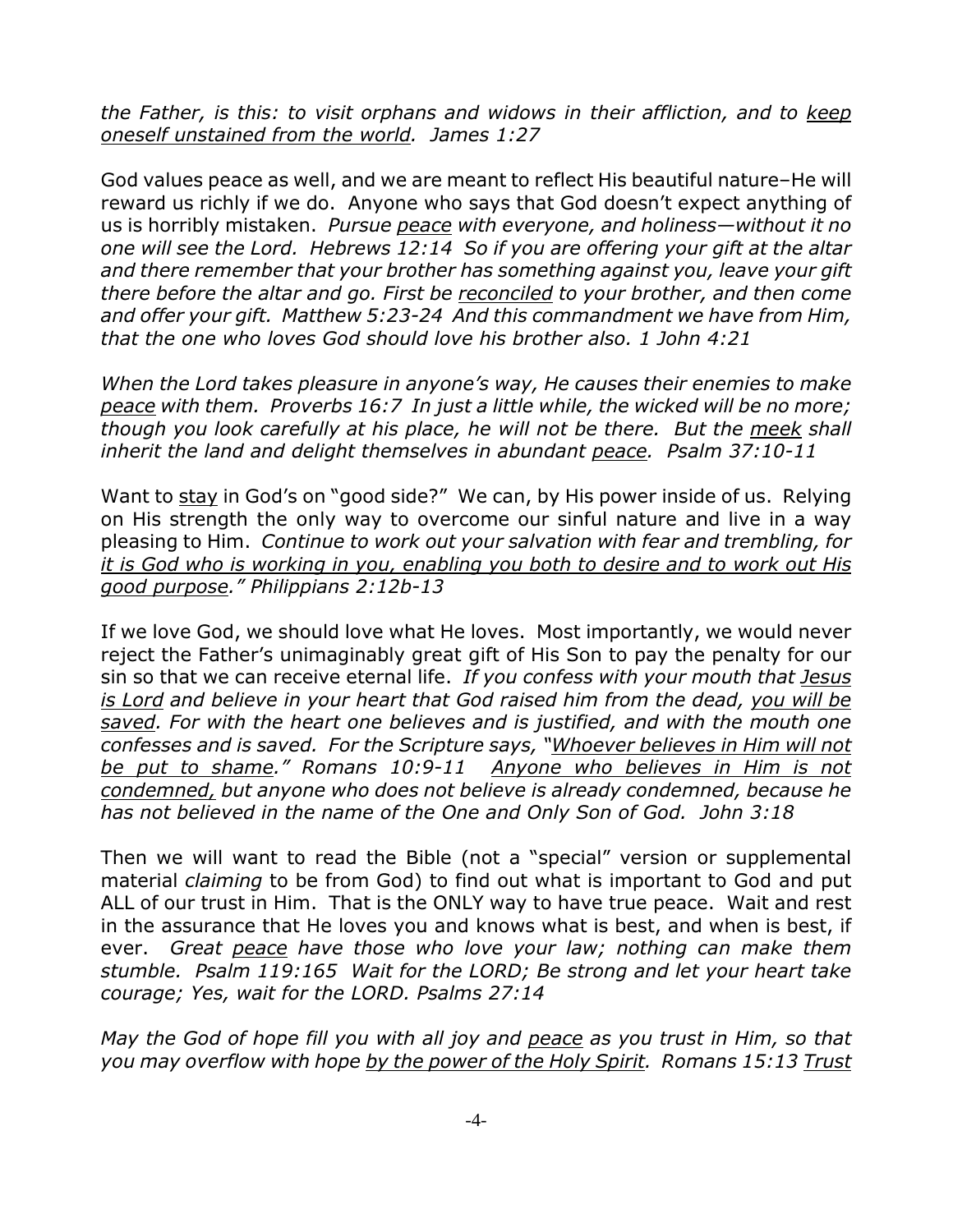## *in the Lord with all your heart and lean not on your own understanding; in all your ways submit to Him, and He will make your paths straight. Proverbs 3:5-6*

If it seems as though our prayers are not being answered, then we might question whether the requests we made were within God's will. Or we may need to examine ourselves and see if we are honoring God with our lives. He is more concerned with our right relationship with Him and the big picture than with temporary concerns. If we always put Him first in all ways, in everything, we can be assured that we are in His will and He is working it all out for the best. *And we know that God causes all things to work together for good to those who love God, to those who are called according to His purpose. Romans 8:28*

If we stray from His truth or get distracted from loving Him wholeheartedly, then we can expect Him to deal with us in whatever way He needs to do in order to accomplish His good purpose in our life. In fact, it should trouble us deeply if we "get away" with anything for very long. *If you are left without discipline, in which all have participated, then you are illegitimate children and not sons. No discipline seems enjoyable at the time, but painful. Later on, however, it yields the fruit of peace and righteousness to those who have been trained by it. Hebrews 12:8, 11* However, there is nothing He will not forgive except rejecting His Son.We need only ask, and turn from our sin. *If we confess our sins, He is faithful and righteous to forgive us our sins and to cleanse us from all unrighteousness. 1 John 1:9 Jesus said to her, "Neither do I condemn you; go and sin no more." John 8:11b* Jesus never approved of deliberate sin–an effort is expected.

Those who are born of God do not desire to dishonor God by making a habit of sin. We may think our sin is not as bad as someone else's, but actually all sin is against God and we are each individually answerable to Him. *God will not let you be tempted beyond what you can bear, and He will provide a way out so that you can endure it. 1 Corinthians 10:13 Submit yourselves therefore to God. Resist the devil, and he will flee from you. James 4:7 No one born of God makes a practice of sinning, for His seed abides in him, and he cannot keep on sinning because he has been born of God. By this it is evident who are the children of God, and who are the children of the devil: whoever does not practice righteousness is not of God, nor is the one who does not love his brother. 1 John 3:9-10*

*For the time that is past suffices for doing what the Gentiles want to do, living in sensuality, passions, drunkenness, orgies, drinking parties, and lawless idolatry. With respect to this they are surprised when you do not join them in the same flood of debauchery, and they malign you; but they will give account to Him who is ready to judge the living and the dead. 1 Peter 4:3-5*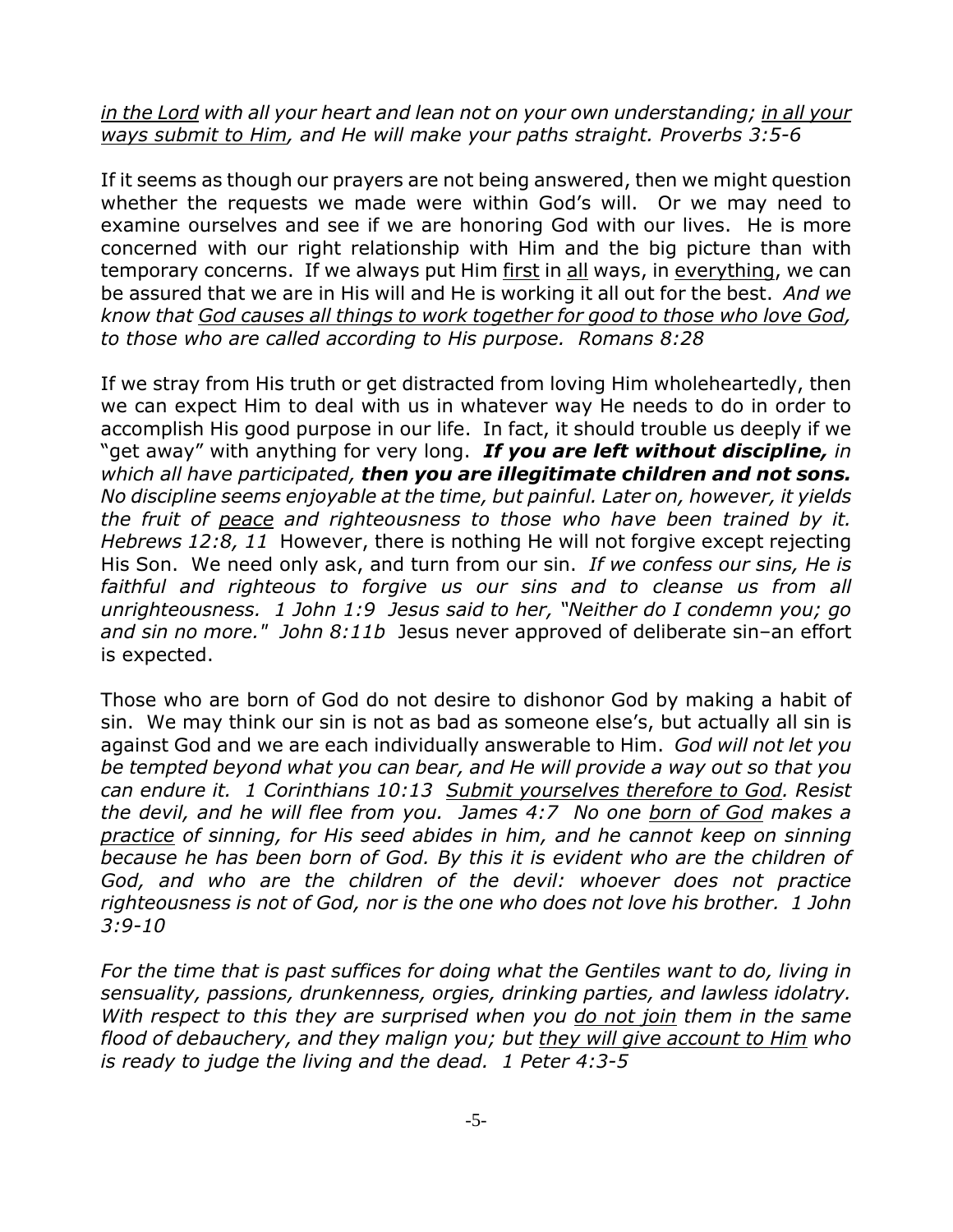God knows what He is doing. He is perfect in every possible way, including His timing. If we honestly know Him, then we should have no doubts, questions, criticisms or concerns about His ways. Those very ways are the ones we should strive to make our ways. *For as the heavens are higher than the earth, so are My ways higher than your ways and My thoughts than your thoughts." Isaiah 55:9 But the wisdom from above is first pure, then peaceable, gentle, reasonable, full of mercy and good fruits, unwavering, without hypocrisy. James 3:17*

He values peace just as much, no more, than we do. His wisdom results in everything we should want, if we would just have the sense to accept and follow His way. He loves us. We can trust Him. *Then justice will dwell in the wilderness, and righteousness abide in the fruitful field. And the effect of righteousness will be peace, and the result of righteousness, quietness and trust forever. Isaiah 32:16-17 There is no fear in love; instead, perfect love drives out fear, because fear involves punishment. So the one who fears has not reached perfection in love. We love because He first loved us. 1 John 4:18-19*

He doesn't leave us to try to reach His high standards on our own. It's impossible. He is the only One who can enable us to succeed and help us to overcome our selfish nature. *For to set the mind on the flesh is death, but to set the mind on the Spirit is life and peace. For the mind that is set on the flesh is hostile to God, for it does not submit to God's law; indeed, it cannot. Those who are in the flesh cannot please God. You, however, are not in the flesh but in the Spirit, if in fact the Spirit of God dwells in you. Anyone who does not have the Spirit of Christ does not belong to Him. Romans 8:6-9 "If you love Me, you will keep My commandments. And I will ask the Father, and He will give you another Helper, to be with you forever, even the Spirit of truth, whom the world cannot receive, because it neither sees Him nor knows Him. You know Him, for He dwells with you and will be in you." John 14:15-17*

*Now to Him who is able to do immeasurably more than all we ask or imagine, according to His power that is at work within us, to Him be glory in the church and in Christ Jesus throughout all generations, for ever and ever! Amen. Ephesians 3:20-21 Now may the God of peace Himself sanctify you entirely; and may your spirit and soul and body be preserved complete, without blame at the coming of our Lord Jesus Christ. He who calls you is faithful; He will surely do it. 1 Thessalonians 5:23-24*

*Now may the God of peace, who brought up from the dead our Lord Jesus—the great Shepherd of the sheep—with the blood of the everlasting covenant, equip you with all that is good to do His will, working in us what is pleasing in His sight, through Jesus Christ. Glory belongs to Him forever and ever. Amen. Hebrews 13:20-21*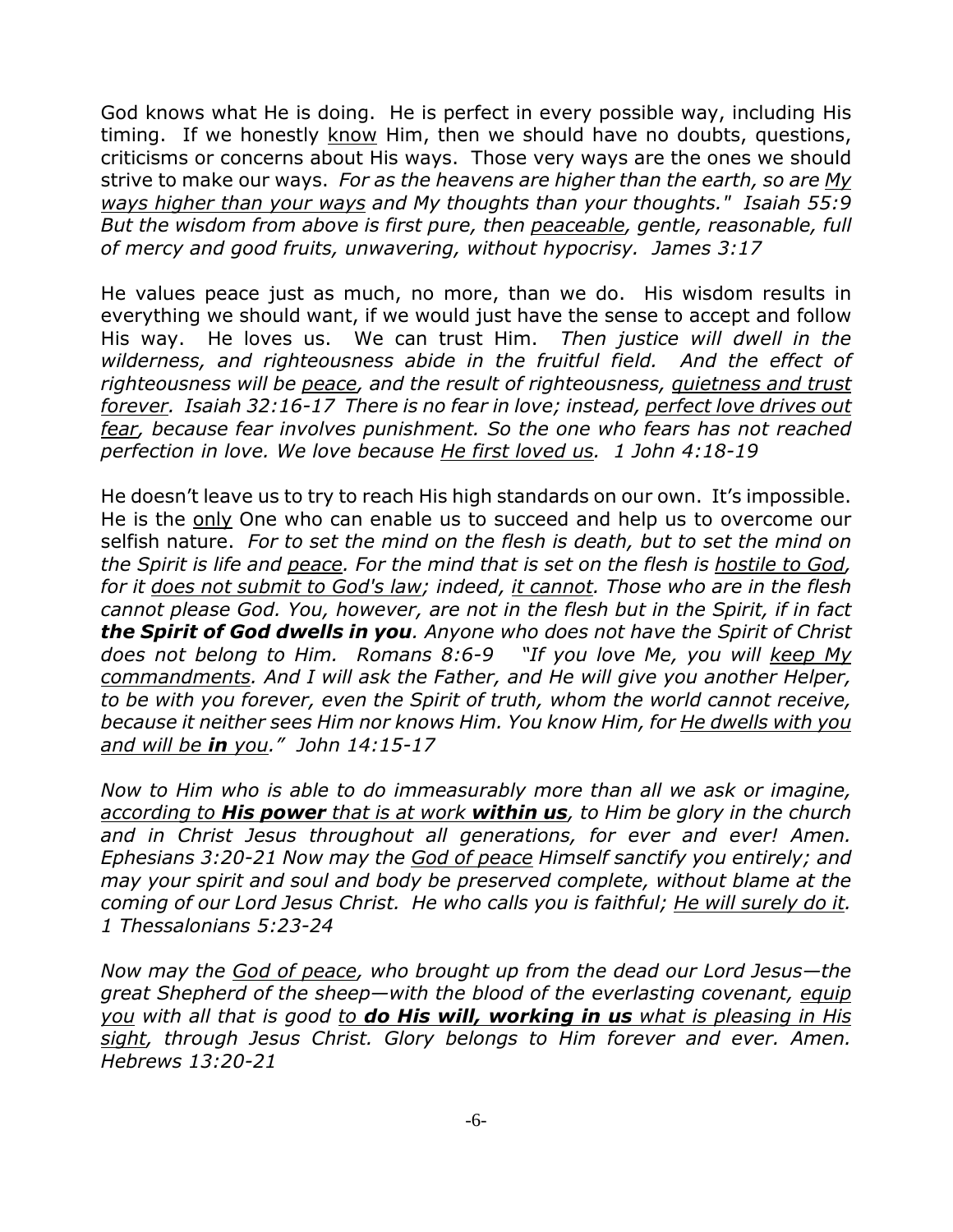Jesus concisely summarized His commandments to us. If we do what He said, we will have obeyed all of them by doing two simple things. We do them **not** to save ourselves, but out of obedience because of our **love** for Him for who He is and everything He's done, including saving us (if we have believed and confessed in Him, surrendering our will and making Him the Lord of our life). He finished it-we're free from being enslaved by sin, from the punishment we deserve, from trying to earn God's love and acceptance. Our walk in this life, carrying our cross, is to meant to be a walk in His footsteps. We are to be changed on the inside to be like Him, because that is the will of our Father. *For those whom He foreknew He also predestined to be conformed to the image of His Son, in order that He might be the firstborn among many brothers. Romans 8:29* This is exactly what we should want more than anything–because we love Him and belong to Him–He is our all in all.

*"The most important one," answered Jesus, "is this: 'Hear, O Israel: The Lord our God, the Lord is One. Love the Lord your God with all your heart and with all your soul and with all your mind and with all your strength.' The second is this: 'Love your neighbor as yourself.' There is no commandment greater than these." Mark 12:29-31*

*By this we know that we have come to know Him, if we keep His commandments. The one who says, "I have come to know Him," and does not keep His commandments, is a liar, and the truth is not in him; but whoever keeps His word, in him the love of God has truly been perfected. By this we know that we are in Him: the one who says he abides in Him ought himself to walk in the same manner as He walked. 1 John 2:3-6*

*So Jesus was saying to those Jews who had believed Him, "If you continue in My word, then you are truly disciples of Mine; and you will know the truth, and the truth will make you free." John 8:31-32*

Is there anything that could be considered too much for God to ask of us? The One who made the entire universe and everything in it loves us! He provided the means of peace between us and Himself, all of His own doing–an unfathomably precious gift to us. And yet, He asks nothing more than that we love, serve, honor and obey Him. We are here to glorify His great and holy name with our lives by showing our love for Him and shining his light of truth on the world. What a privilege!

*For a child will be born to us, a Son will be given to us; And the government will rest on His shoulders; And His name will be called Wonderful Counselor, Mighty God, Eternal Father, Prince of Peace. There will be no end to the increase of His government or of peace, On the throne of David and over His kingdom, To*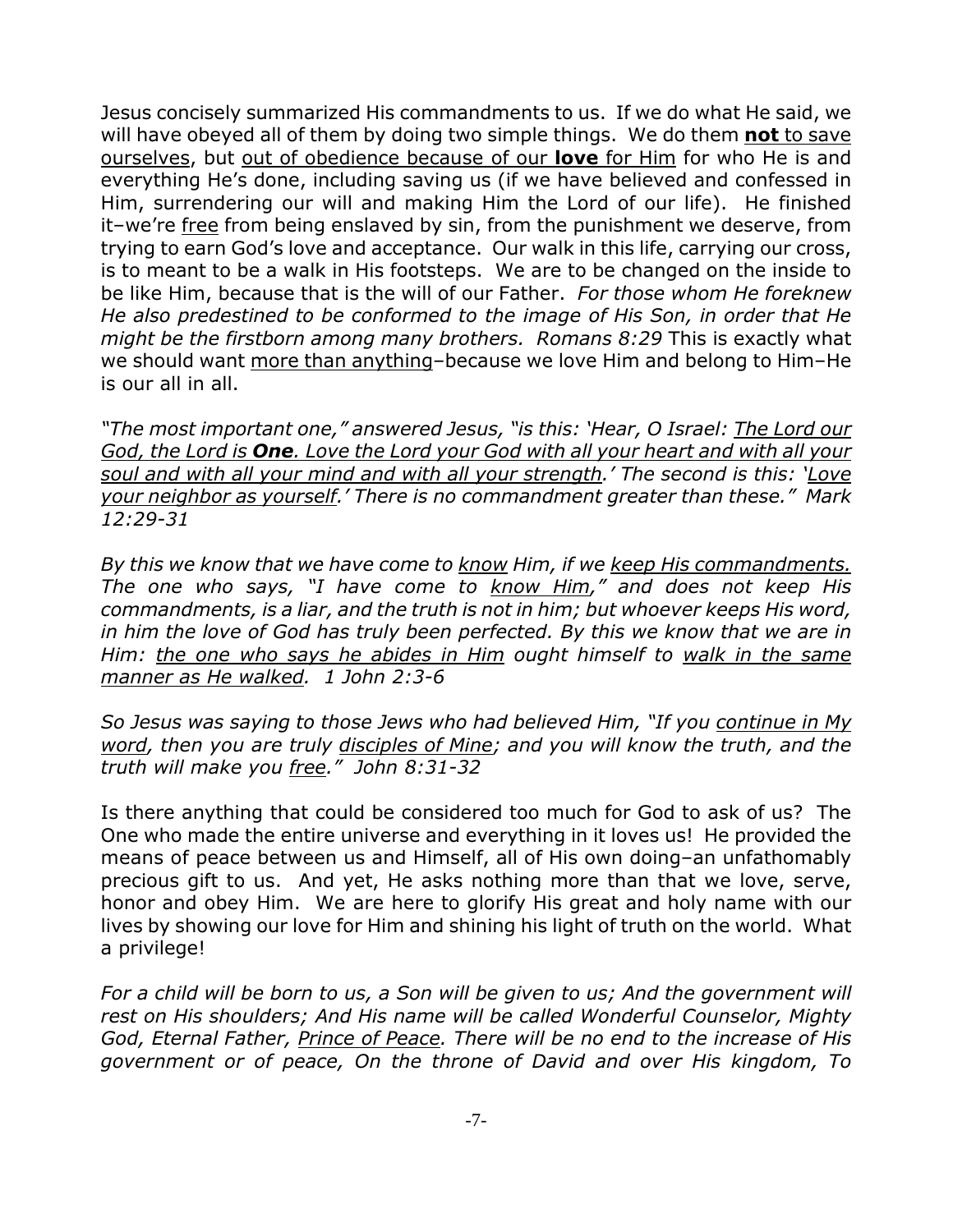*establish it and to uphold it with justice and righteousness From then on and forevermore. The zeal of the LORD of hosts will accomplish this. Isaiah 9:6-7*

*Lovingkindness and truth have met together; Righteousness and peace have kissed each other. Psalm 85:10 Therefore, since we have been made right in God's sight by faith, we have peace with God because of what Jesus Christ our Lord has done for us. Romans 5:1*

Good news! We don't have to worry! Isn't that a relief? I sure think it is. Such a relief that I want to share this Good News with everyone! I'm so thankful, aren't you? This is true freedom. *"I am the way, the truth and the life. No one comes to the Father except through Me." John 14:6 If the Son sets you free, you will be free indeed. John 8:36*

*Let the peace of Christ rule in your hearts, to which indeed you were called in one body; and be thankful. Colossians 3:15*

*Dear brothers and sisters, I close my letter with these last words: Be joyful. Grow to maturity. Encourage each other. Live in harmony and peace. Then the God of love and peace will be with you. 2 Corinthians 13:11*

*The Lord bless you and keep you; The Lord make His face to shine upon you, and be gracious to you; The Lord lift up His countenance upon you, and give you peace. Numbers 6:24-26*

Written by Tricia Berg, November 2015 (8 pp. + digital scrapbook layout) If this article has blessed you, please feel free to share it without modifications (and of course, don't claim it as your own or sell it).